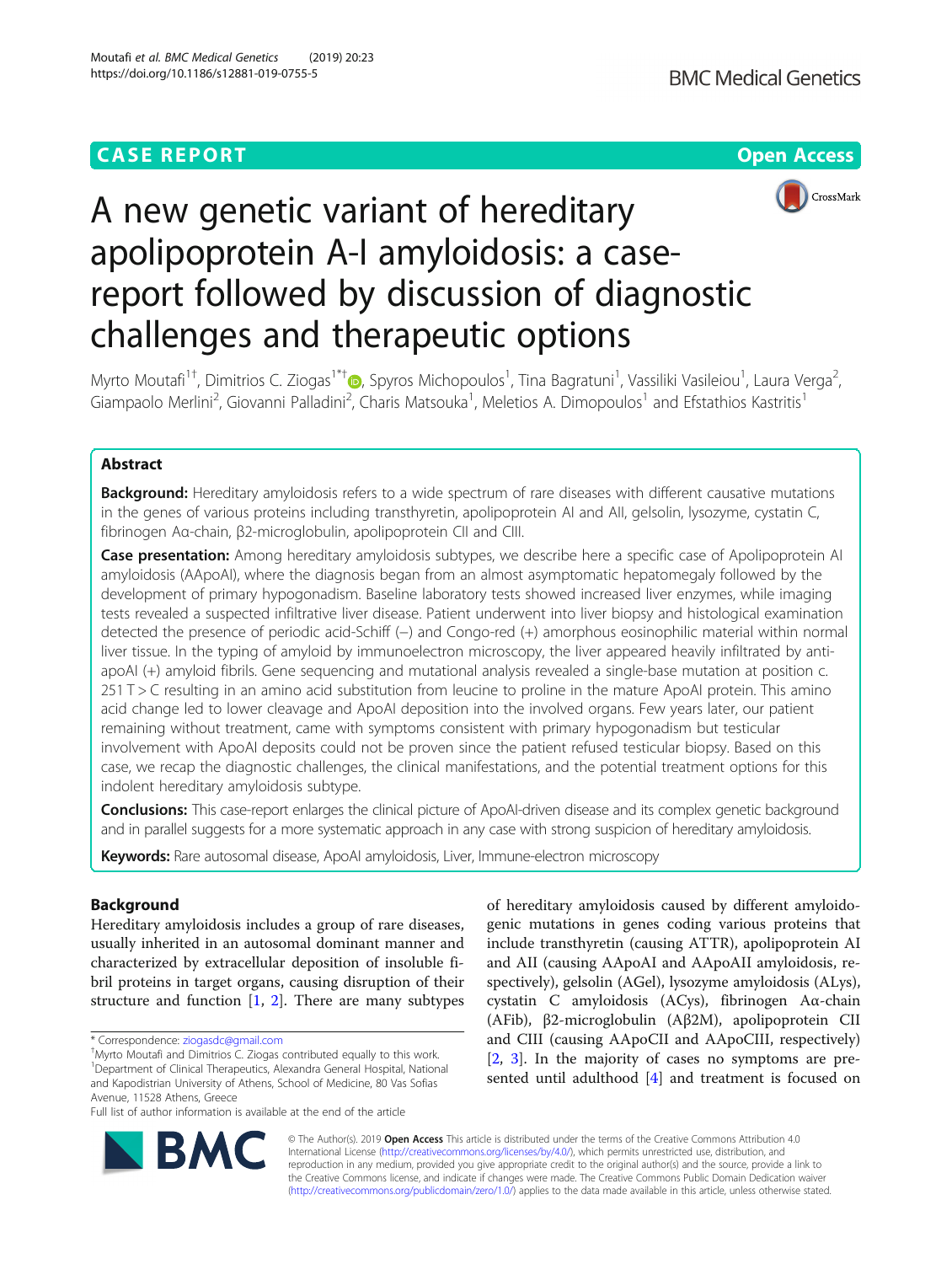addressing symptoms of organ damage and slowing down the production of amyloid when possible.

The APOA1 gene, located on chromosome 11q23-q24, encodes the primary form of apolipoprotein AI (ApoAI). ApoAI is synthesized as a pre-protein by the liver and the intestine, is cleaved by plasma protease, providing the long mature form and degraded mainly in kidney [\[5,](#page-3-0) [6](#page-3-0)]. ApoAI is the major protein component of high-density lipoprotein particles in the plasma, implicating in cholesterol transport [[5\]](#page-3-0). More than 50 variants of APOA1 gene are known, of which more than 20 have been associated with hereditary ApoAI amyloidosis (AApoAI) [\[6\]](#page-3-0). Each specific mutation in *APOA1* gene results in the deposition of ApoAI in various tissues causing distinct clinical syndromes with different age of onset, pattern of organ involvement, progression rate, and prognosis [[6](#page-3-0)]. Even among individuals with identical variants, the clinical spectrum of disease may be quite heterogeneous. According to the involved target-organs, individuals with AApoAI present clinical manifestations from the liver, kidney, skin and the heart, up to the gonads and adrenal glands  $[7-10]$  $[7-10]$  $[7-10]$  $[7-10]$ .

In this report, we present the case of a middle-aged male patient with a rare presentation of ApoAI amyloidosis, describing the indolent course of his disease, and discussing the diagnostic challenges and the possible treatment options.

#### Case presentation

A 48-year-old man (birthplace and residence: Athens, Greece) with a past medical history of vitiligo, was admitted to our center (Alexandra General Hospital) due to bloating and sense of "fullness" in the right upper quadrant of his abdomen, worsening gradually during the past few weeks before his presentation. No fever or dyspnea was reported and the patient had no signs of chronic liver disease. On physical examination, palpable hepatomegaly was detected but without splenomegaly. The patient reported no symptoms of peripheral or autonomic neuropathy and the neurologic exam was unremarkable.

Liver function tests showed increased alkaline phosphatase  $({\sim}3.5$  times upper normal limit, UNL) and gamma-glutaminotransferase levels (~ 8 times UNL) while both alanine aminotransferase (ALT) and aspartate aminotransferase (AST) were only slightly increased (<2xUNL). Serum bilirubin, creatinine and albumin levels were in normal range, no prolongation of clotting time or proteinuria was observed. Following imaging tests, abdominal ultrasound showed a liver span in the mid-clavicular line of 21.5 cm, and in consistence, computed tomography (CT) showed diffuse liver enlargement and a reduction in portal vein diameter. An infiltrative liver disease was suspected.

After the baseline work-up and within the first week of patient admission, liver biopsy was performed and histologic examination revealed the presence of periodic acid-Schiff (PAS) negative amorphous eosinophilic material within normal liver tissue and portal areas. Initial Congo red staining was negative but due to high clinical suspicion for amyloidosis, a second tissue evaluation was performed and was positive for Congo red. However, immunohistochemistry was unclear, since both antikappa and anti-lambda as well as anti-AA staining were positive, probably due to absorption. Serum and urine immunofixation were negative and serum free light chains were normal. Cardiac biomarkers (NTproBNP and hsTnT) were within normal range. No evidence of heart involvement was found in cardiac echocardiography.

Liver tissue sample was sent for typing of amyloid to Amyloidosis Research and Treatment Center, Foundation Istituto di Ricovero e Cura a Carattere Scientifico (IRCCS) Policlinico San Matteo and University of Pavia, Italy. By immunoelectron microscopy performed according to the standard already published methodology [[11](#page-4-0), [12\]](#page-4-0), the liver appeared heavily infiltrated by amyloid fibrils that reacted with anti-apoAI, while no immunoreaction was seen with other antibodies, supporting the diagnosis of AApoAI. To establish the diagnosis of hereditary AApoAI, mutation analysis of the APOA1 gene was performed. By the next generation sequencing, the proband was found to be heterozygous for a single-base substitution at position  $c.251$  T  $>$  C, changing the codon CTG to CCG. This change resulted in a amino acid substitution, from leucine to proline in the peptidic residue 60 of the mature ApoAI.protein. Sanger sequencing was used for subsequent screening of the proband family members; his siblings (two brothers) and his mother lacked the mutation, but paternal DNA was unavailable.

The patient received no treatment and remained in 6-months follow-up. Two years later he came for his scheduled visit complaining for erectile dysfunction. No other signs or symptoms of autonomic neuropathy were present. Further testing revealed low testosterone levels with concomitant high levels of gonadotrophins, consistent with primary hypogonadism while subsequent semen analysis showed azoospermia. Scrotal ultrasound showed normal size of the testicles. Primary hypogonadism was attributed to testicular involvement, but this hypothesis could not be proven since the patient refused testicular biopsy.

The patient remains in stable very good clinical status for the past 4 years in regular follow-up visits, without evidence of deterioration of his liver or other organ function. His symptoms due to hypogonadism have resolved with testosterone-replacing therapy. The CARE guidelines were followed in reporting this case [\[13](#page-4-0)].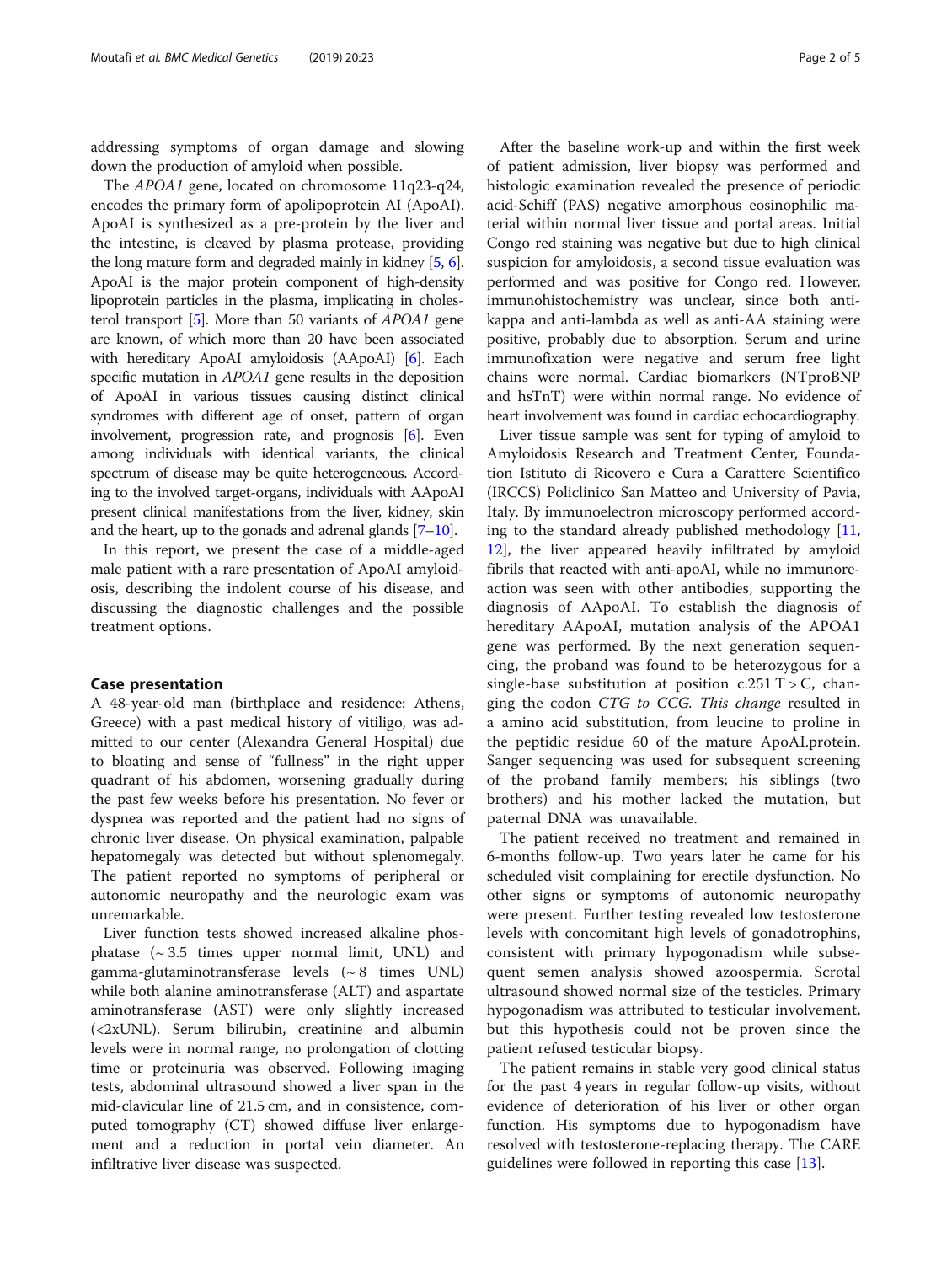#### Discussion and conclusions

In this report, we recognized a case of hereditary AApoAI caused by a novel single nucleotide mutation  $c.251$  T  $>$  C in the APOA1 gene, described for the first time in a patient of Greek ancestry. This single-base mutation resulted in an amino acid substitution from leucine to proline in the mature ApoAI.protein, leading to lower cleavage and increased deposition of ApoAI into the involved organs. In our case, the ApoAI-driven disease presented initially with liver involvement followed by the development of primary hypogonadism most probably due to the deposition of ApoAI in extracellular testicular tissue. Hypogonadism as a clinical presentation has also been reported in other cases of AApoAI [\[7](#page-3-0)–[9](#page-3-0)] and the possibility of testicular or adrenal involvement should be considered in any case of hereditary amyloidosis and gonadal disorders [\[14,](#page-4-0) [15\]](#page-4-0).

In general, each specific mutation results in a syndrome with different clinical manifestations and organ involvements  $[4]$ . Figure 1 presents the secondary structure of ApoAI, based on the UNIPROT database ([https://www.](https://www.uniprot.org/uniprot/P02647) [uniprot.org/uniprot/P02647](https://www.uniprot.org/uniprot/P02647)) and pinpoints on this pattern the exact sites of identified mutations ([http://www.amyloi](http://www.amyloidosismutations.com/cdna-aapoai.html) [dosismutations.com/cdna-aapoai.html\)](http://www.amyloidosismutations.com/cdna-aapoai.html). For example, another already described mutation in the same genetic locus of APOA1 leads to Leu60Arg amino-acid substitution and has a totally different phenotype [\[16](#page-4-0)]. Leu60Pro variant is associated with deposition of amyloid fibrils in the liver without renal involvement while Leu60Arg has precipitated

renal dysfunction without liver involvement [\[16\]](#page-4-0). This is not surprising since even for identical variants, multiple genetic and environmental factors may contribute to phenotypic variation [[17](#page-4-0)]. Among known mutations, eight (including Gly26Arg, Trp50Arg, Leu60Arg, Leu64Pro, Glu70\_Trp72del, Asn74fs, Leu75Pro, Ala154fs) have been associated with renal involvement (with or without liver involvement) [\[8\]](#page-3-0) and only one with isolated liver involvement (Leu60\_Phe71delinsValThr). According to the initial description of a Spanish family with AApoAI amyloidosis caused by heterozygous mutation Leu60\_Phe71delins-ValThr [\[18](#page-4-0), [19](#page-4-0)], the diagnosis was first made in two asymptomatic females after undergoing liver biopsies due to abnormal liver function tests during routine screening. Both cases were later found to suffer from primary adrenal insufficiency, which was confirmed by blood tests (high level of ACTH and low level of cortisol) at ages 65 and 66, respectively.

The absence of thorough family history, the lack of recorded symptomatology and of DNA sampling from the paternal side may not allow us to depict the comprehensive inherited figure of the disease but this missing information reflects also the high likehood of loosing such a diagnosis due to relatively indolent disease course with no clear organ dysfunction. The use of immunoelectron microscopy allowed the precise diagnosis and typing of amyloid in this patient. Using as an example our case, the role of amyloid typing with immunoelectron microscopy and mass spectrometry, should be

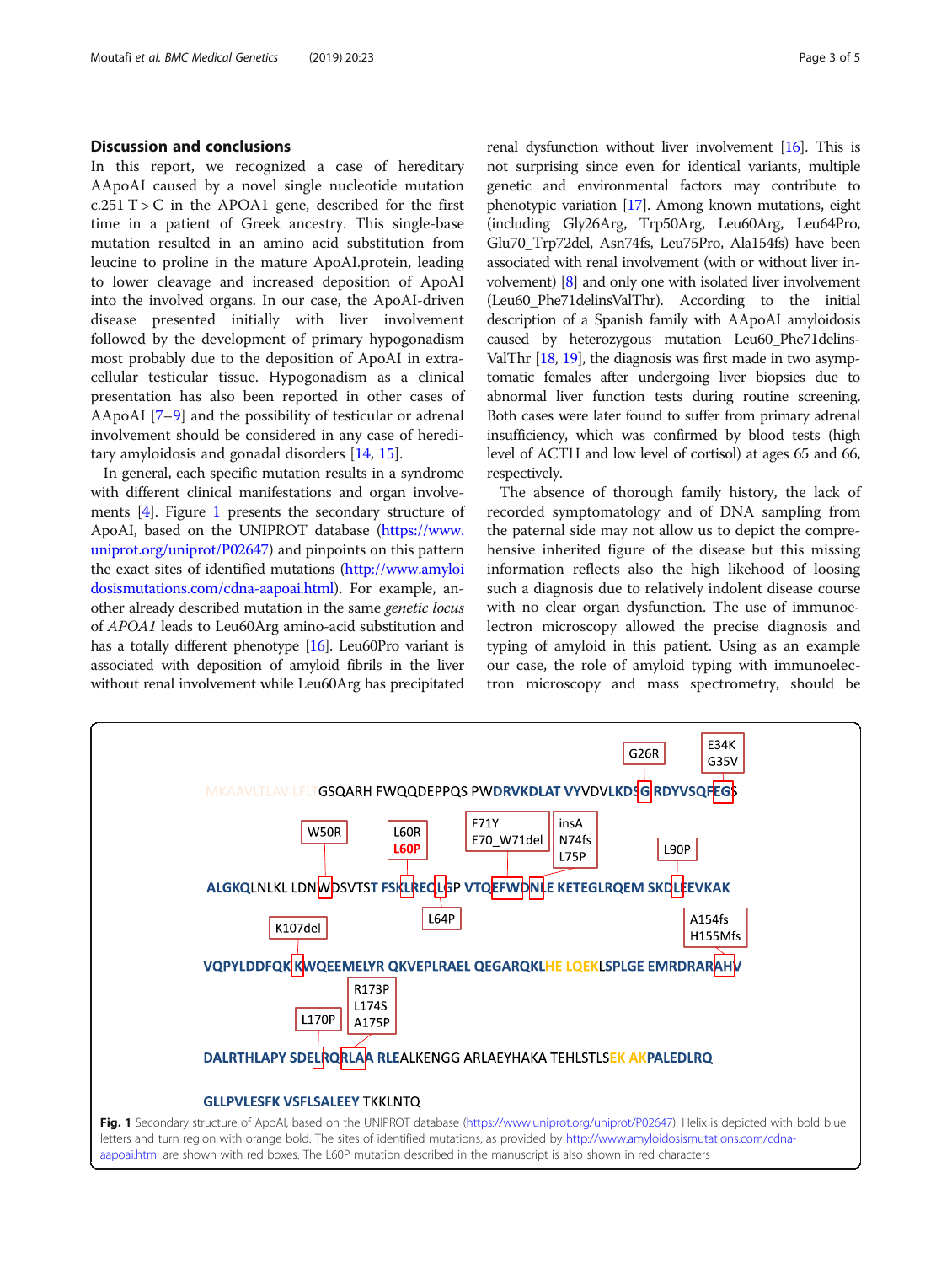<span id="page-3-0"></span>acknowledged and emphasized as critical components of the diagnostic approach [[11](#page-4-0), [12](#page-4-0)].

In contrast to AL amyloidosis, in hereditary forms of amyloidosis the elimination of the production of the precursor protein is not usually a realistic target and their management focuses on addressing symptoms in target organs. Some patients with AApoAI amyloidosis may require cardiac, liver or renal transplantation due to severe organ insufficiency over the course of the disease. Liver transplantation (orthotopic transplantation) has been suggested as a therapeutic option, for familial AApoAI [[20\]](#page-4-0) when there is extensive liver amyloidosis with significant liver deterioration and/or when there is clinically significant functional impairment caused by amyloidogenic ApoAI in non-transplantable organs, such as peripheral nerves. So far there are no approved therapies, which can eliminate systemic amyloid deposits. A promising approach is to target different circulating components of the amyloid fibrils such as glycosaminoglycans or serum amyloid P-component. In early phase studies, a small-molecule drug,  $(R)$ -1-[6-[ $(R)$ -2-carboxy-pyrrolidin-1-yl]-6-oxo-hexanoyl]-pyrrolidine-2-carboxylic acid (CPHPC) [\[21](#page-4-0)] could deplete circulating serum amyloid P component (SAP), which is found in all amyloid deposits; followed by a single dose of a monoclonal IgG1 anti-SAP antibody [\[22](#page-4-0)] it was found to safely trigger clearance of SAP-containing amyloid deposits in liver tissue [[23](#page-4-0)]. All these strategies are under investigation and extensive research is needed before such approaches may become an effective treatment.

In conclusion, this is a case report presenting a previously unknown amyloidogenic single point mutation in APOA1 gene associated with hereditary ApoAI amyloidosis with liver and gonadal involvement. Amyloidosis should be timely considered in individuals presenting with chronic elevation of cholestatic enzymes especially when no other alternative explanation exist. The suspicion of amyloidosis is the most important step in the diagnostic approach; however, advanced technology may be required for the accurate diagnosis and the correct typing of amyloid.

#### Abbreviations

AApoAI: ApoAI amyloidosis; AApoAII: amyloidosis by apolipoprotein AII; AapoCII: amyloidosis by apolipoprotein CII; AapoCIII: amyloidosis by apolipoprotein CIII; ACys: cystatin C amyloidosis; AFib: amyloidosis causing by fibrinogen Aα-chain; AGel: amyloidosis by gelsolin;; ALT: alanine aminotransferase; ALys: amyloidosis by lysozyme; ApoAI: Apolipoprotein AI; AST: aspartate aminotransferase; ATTR: amyloidosis causing by transthyretin; Aβ2M: amyloidosis by β2-microglobulin; CPHPC: (R)-1-[6-[(R)-2-carboxypyrrolidin-1-yl]-6-oxo-hexanoyl]-pyrrolidine-2-carboxylic acid; CT: computed tomography; HDL: high-density lipoprotein; Leu: `leucine; PAS: periodic acid-Schiff; Pro: proline; SAP: serum amyloid P; UNL: upper normal limit

#### Acknowledgments

We thank the patient and his relatives that kindly agreed with the publication of their data.

#### Funding

No funding for the research reported including the design of the study, the collection, analysis, and interpretation of data as well as the writing and submission of the manuscript was received.

#### Availability of data and materials

The data supporting the discussion of this article are included within the article references. Please contact corresponding author for any further data request or supplementary information.

#### Authors' contributions

MM, DCZ, SM contributed in the clinical diagnosis and the follow up of the patient; TB, VV, LV, GM, GP did the genetic analysis and interpretation of genetic information, CM, MAD, EK, DCZ critically reviewed the manuscript. All authors read and approved the final manuscript.

#### Ethics approval and consent to participate

In accordance with the ethical declaration of Helsinki (1964) and its later amendments, the presented case gave written informed consent prior to reporting his case.

#### Consent for publication

The patient gave a written consent for publication on a local form approved by the Medical Ethics Committee of our institution.

#### Competing interests

The authors declare that they have no competing interests.

#### Publisher's Note

Springer Nature remains neutral with regard to jurisdictional claims in published maps and institutional affiliations.

#### Author details

<sup>1</sup>Department of Clinical Therapeutics, Alexandra General Hospital, National and Kapodistrian University of Athens, School of Medicine, 80 Vas Sofias Avenue, 11528 Athens, Greece. <sup>2</sup>Amyloidosis Research and Treatment Center, Foundation Istituto di Ricovero e Cura a Carattere Scientifico (IRCCS) Policlinico San Matteo and Department of Molecular Medicine, University of Pavia, Pavia, Italy.

#### Received: 27 September 2018 Accepted: 15 January 2019 Published online: 21 January 2019

#### References

- 1. Westermark P, Benson MD, Buxbaum JN, Cohen AS, Frangione B, Ikeda S, Masters CL, Merlini G, Saraiva MJ, Sipe JD. Amyloid fibril protein nomenclature -- 2002. Amyloid. 2002;9(3):197–200.
- 2. Benson MD. The hereditary amyloidoses. Best Pract Res Clin Rheumatol. 2003;17(6):909–27.
- 3. Sipe JD, Benson MD, Buxbaum JN, Ikeda S, Merlini G, Saraiva MJ, Westermark P. Amyloid fibril proteins and amyloidosis: chemical identification and clinical classification International Society of Amyloidosis 2016 nomenclature guidelines. Amyloid. 2016;23(4):209–13.
- 4. Rowczenio DM, Noor I, Gillmore JD, Lachmann HJ, Whelan C, Hawkins PN, Obici L, Westermark P, Grateau G, Wechalekar AD. Online registry for mutations in hereditary amyloidosis including nomenclature recommendations. Hum Mutat. 2014;35(9):E2403–12.
- 5. Kane JP, Malloy MJ. Prebeta-1 HDL and coronary heart disease. Curr Opin Lipidol. 2012;23(4):367–71.
- 6. Arciello A, Piccoli R, Monti DM. Apolipoprotein A-I: the dual face of a protein. FEBS Lett. 2016;590(23):4171–9.
- Rowczenio D, Dogan A, Theis JD, Vrana JA, Lachmann HJ, Wechalekar AD, Gilbertson JA, Hunt T, Gibbs SD, Sattianayagam PT, et al. Amyloidogenicity and clinical phenotype associated with five novel mutations in apolipoprotein A-I. Am J Pathol. 2011;179(4):1978–87.
- 8. Eriksson M, Schonland S, Yumlu S, Hegenbart U, von Hutten H, Gioeva Z, Lohse P, Buttner J, Schmidt H, Rocken C. Hereditary apolipoprotein AIassociated amyloidosis in surgical pathology specimens: identification of three novel mutations in the APOA1 gene. J Mol Diagn. 2009;11(3):257–62.
- 9. Pané A, Ruiz S, Orois A, Martínez D, Squarcia M, Sastre L, Ruiz P, Caballeria J, Mora M, Hanzu FA, Halperin I. Primary adrenal insufficiency due to